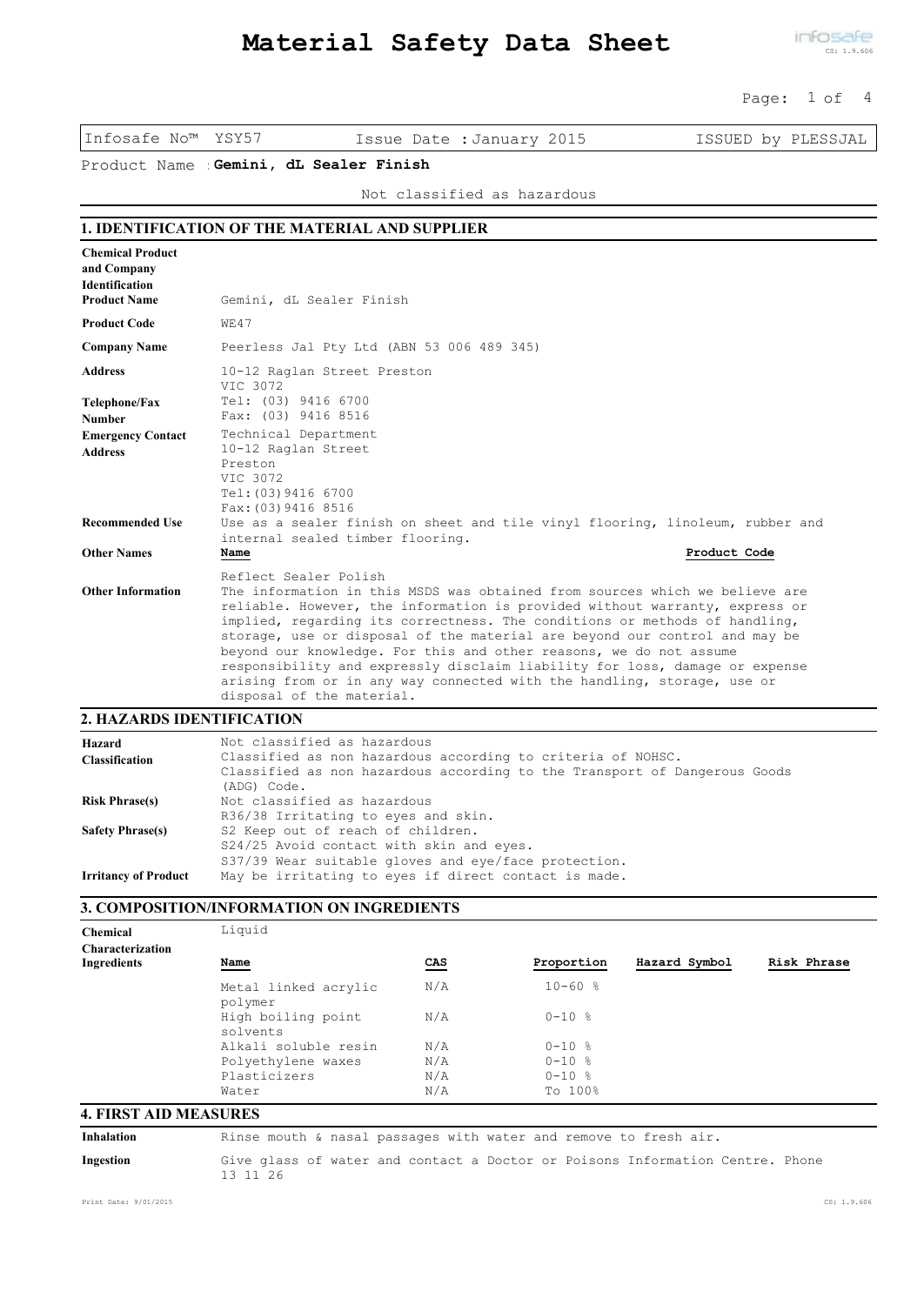#### Page: 2 of 4

| Infosafe No™ YSY57                                      |                        | Issue Date : January 2015                                                                                                                                    | ISSUED by PLESSJAL |
|---------------------------------------------------------|------------------------|--------------------------------------------------------------------------------------------------------------------------------------------------------------|--------------------|
| Product Name                                            |                        | Gemini, dL Sealer Finish                                                                                                                                     |                    |
|                                                         |                        | Not classified as hazardous                                                                                                                                  |                    |
| Skin                                                    |                        | Remove contaminated clothing, wash affected area with soap and water.                                                                                        |                    |
| Eye                                                     |                        | Hold eyelids open and irrigate with water for at least 15 minutes. See a                                                                                     |                    |
| <b>First Aid Facilities</b>                             |                        | doctor if affects persist.<br>Normal washroom facilities.                                                                                                    |                    |
| <b>Advice to Doctor</b>                                 | Treat symptomatically. |                                                                                                                                                              |                    |
| <b>5. FIRE FIGHTING MEASURES</b>                        |                        |                                                                                                                                                              |                    |
| <b>Fire Fighting</b>                                    |                        | Presents no known fire or explosive hazards.                                                                                                                 |                    |
| <b>Measures</b>                                         |                        | Treat fire for materials actually involved in the fire.<br>Suitable extinguishing media: Water fog, fine water spray, foam or dry agent,                     |                    |
| <b>Specific Hazards</b>                                 |                        | carbon dioxide and sand.<br>Material is non-flammable but will spatter above $100^{\circ}$ C.                                                                |                    |
|                                                         |                        | Polymer film will burn. No known harmful decomposition products formed.                                                                                      |                    |
|                                                         |                        | Treat fire for materials actually involved in the fire.                                                                                                      |                    |
| <b>6. ACCIDENTAL RELEASE MEASURES</b>                   |                        |                                                                                                                                                              |                    |
| Spills & Disposal                                       |                        | DO not allow to dry. Dike with inert material. Transfer liquid to containers<br>for recovery or disposal. Coagulate liquid emulsion by step-wise addition of |                    |
|                                                         |                        | ferric chloride and lime. Contain large volumes of spilt material, wash                                                                                      |                    |
|                                                         |                        | residues and small amouts from the contaminated area with water.                                                                                             |                    |
| 7. HANDLING AND STORAGE                                 |                        |                                                                                                                                                              |                    |
| <b>Handling and</b><br><b>Storage</b>                   |                        | The product should be stored, handled and used in accordance with good<br>personal hygiene practices and label directions.                                   |                    |
|                                                         |                        | <b>8. EXPOSURE CONTROLS/PERSONAL PROTECTION</b>                                                                                                              |                    |
| <b>Exposure Controls,</b><br><b>Personal Protection</b> |                        | No exposure standard has been asigned for this product.                                                                                                      |                    |
| <b>National Exposure</b>                                |                        | Not determined for this mixture.                                                                                                                             |                    |
| <b>Standards</b>                                        |                        |                                                                                                                                                              |                    |
| Engineering<br><b>Controls</b>                          | directions.            | Ventilation: No special requirements when used in accordance with label                                                                                      |                    |
| <b>Personal Protective</b>                              |                        | Avoid contact with skin and eyes.                                                                                                                            |                    |
| Equipment                                               |                        | Wear rubber gloves if using manually. May wear rubber boots to reduce slip<br>problems while pouring and using.                                              |                    |
| <b>Special Protective</b>                               | product.               | Safety glasses and gloves may be worn as a safety measure when using this                                                                                    |                    |
| <b>Measures</b>                                         |                        | Other Protection: Do not eat, drink or smoke until after washing hands.                                                                                      |                    |
| 9. PHYSICAL AND CHEMICAL PROPERTIES                     |                        |                                                                                                                                                              |                    |
| Form                                                    | Liquid                 |                                                                                                                                                              |                    |
| Appearance                                              |                        | Opaque white liquid with acrylic polymer odour                                                                                                               |                    |
| <b>Boiling Point</b>                                    |                        | Approx 100°C (@ 760mm Hg)                                                                                                                                    |                    |
| <b>Solubility in Water</b>                              | Infinite               |                                                                                                                                                              |                    |
| <b>Specific Gravity</b>                                 | $1.032 \pm 0.005$      |                                                                                                                                                              |                    |
| pH Value                                                | $8.5 - 9.5$            |                                                                                                                                                              |                    |
| <b>Vapour Pressure</b>                                  | Not known              |                                                                                                                                                              |                    |
| <b>Volatile Component</b>                               | Approx. 77%            |                                                                                                                                                              |                    |
| <b>Flash Point</b>                                      | Non flammable          |                                                                                                                                                              |                    |
| Flammability                                            | Non - flammable.       |                                                                                                                                                              |                    |
| <b>Flammable Limits -</b><br>Lower                      | Not applicable         |                                                                                                                                                              |                    |
| <b>Flammable Limits -</b>                               | Not applicable         |                                                                                                                                                              |                    |

**Upper**

**Other Information** Coverage 40 - 80 m2 / L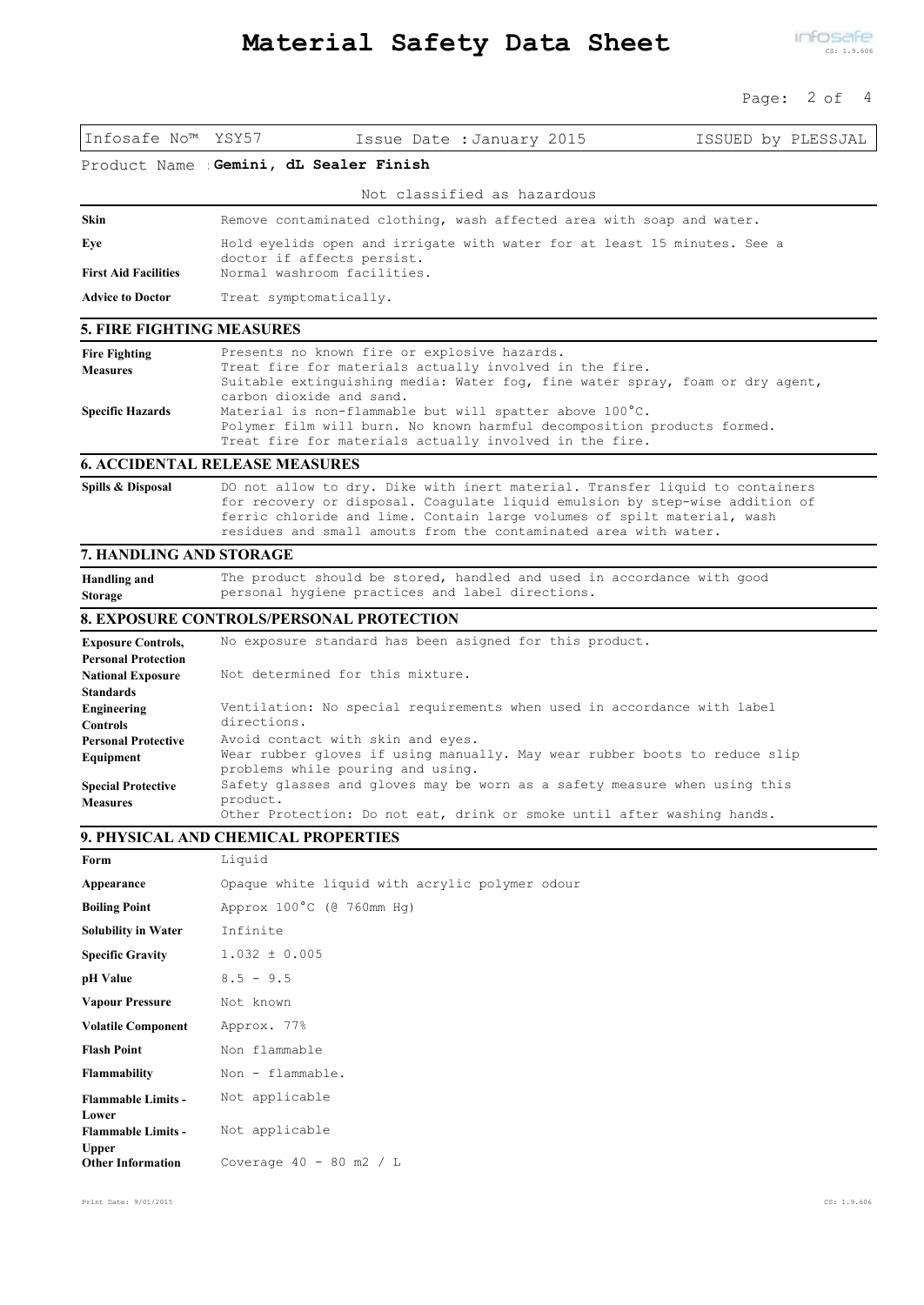## Page: 3 of 4

Infosafe No™ YSY57 Issue Date :January 2015 ISSUED by PLESSJAL

Product Name :**Gemini, dL Sealer Finish**

## Not classified as hazardous

| <b>10. STABILITY AND REACTIVITY</b> |                                                                                                                              |  |  |  |  |
|-------------------------------------|------------------------------------------------------------------------------------------------------------------------------|--|--|--|--|
| <b>Stability and</b><br>Reactivity  | No hazards are expected if the material is handled, stored and used according<br>to instructions and Government Regulations. |  |  |  |  |
|                                     | <b>11. TOXICOLOGICAL INFORMATION</b>                                                                                         |  |  |  |  |
| <b>Inhalation</b>                   | Irritation of nasal passage may result from breathing of spray mists.                                                        |  |  |  |  |
| Ingestion                           | Possible irritant. Can result in nausea, vomiting and stomach pain.                                                          |  |  |  |  |
| <b>Skin</b>                         | Possible irritant. On repeated or prolonged contact may lead to dermatic<br>effects.                                         |  |  |  |  |
| Eye                                 | Possible irritant if direct contact is made.                                                                                 |  |  |  |  |
| <b>Chronic Effects</b>              | No information available.                                                                                                    |  |  |  |  |

## **12. ECOLOGICAL INFORMATION**

| Ecological<br><b>Information</b>                    | Emulsion polymer biodegradation is generally considered limited and dependant<br>on polymer size and origin of treatment sludge. However most of these    |
|-----------------------------------------------------|-----------------------------------------------------------------------------------------------------------------------------------------------------------|
|                                                     | polymers readily absorb onto water treatment sludge and therefore would be<br>bioeliminable from effluents.                                               |
| Ecotoxicity                                         | No data available for this product. The information shown is based on profiles<br>of composionally similar materials.<br>LC50 Rainbow Trout 96hrs >100ppm |
| <b>Acute Toxicity -</b>                             | Algea, 72 hrs $EC50:$ >100ppm                                                                                                                             |
| Algae<br><b>Acute Toxicity -</b><br><b>Bacteria</b> | Microtox, 15min EC:>300ppm                                                                                                                                |
| <b>13. DISPOSAL CONSIDERATIONS</b>                  |                                                                                                                                                           |

| <b>Disposal</b>       | Disposal methods and containers:                                            |
|-----------------------|-----------------------------------------------------------------------------|
| <b>Considerations</b> | In accordance to Government Regulations.                                    |
|                       | Special Consideration for landfill or incineration:                         |
|                       | Incinerate in an approved incinerator, according to government regulations. |

## **14. TRANSPORT INFORMATION**

| <b>Transport</b>   | Not classified as dangerous goods according to the Transpot of Dangerous Goods |
|--------------------|--------------------------------------------------------------------------------|
| <b>Information</b> | (ADG) Code.                                                                    |
| Storage and        | When storing, do not allow to freeze & store below $35^{\circ}$ C.             |
| <b>Transport</b>   | Store between 5°C and 35°C.                                                    |

#### **15. REGULATORY INFORMATION**

| <b>Regulatory</b><br><b>Information</b><br><b>Poisons Schedule</b> | Not classified as hazardous<br>All components of this product are listed on the Australian Inventory of<br>Chemical Substances (AICS).<br>Not Scheduled |
|--------------------------------------------------------------------|---------------------------------------------------------------------------------------------------------------------------------------------------------|
| <b>Hazard Category</b>                                             | Irritant                                                                                                                                                |

## **16. OTHER INFORMATION**

| <b>Technical Contact</b> | Technical Department                                                     |
|--------------------------|--------------------------------------------------------------------------|
| Point                    | 10-12 Raglan Street                                                      |
|                          | Preston 3072                                                             |
|                          | Tel: (03) 9416 6700 (BH)                                                 |
|                          | Fax: (03) 9416 8516                                                      |
| <b>Other Information</b> | This MSDS summarises our best knowledge of health and safety hazard      |
|                          | information of the product and how to safely handle and use the product. |
|                          | ID No.: WE47                                                             |
|                          | End Of MSDS                                                              |
|                          |                                                                          |

© Copyright Chemical Safety International Pty Ltd